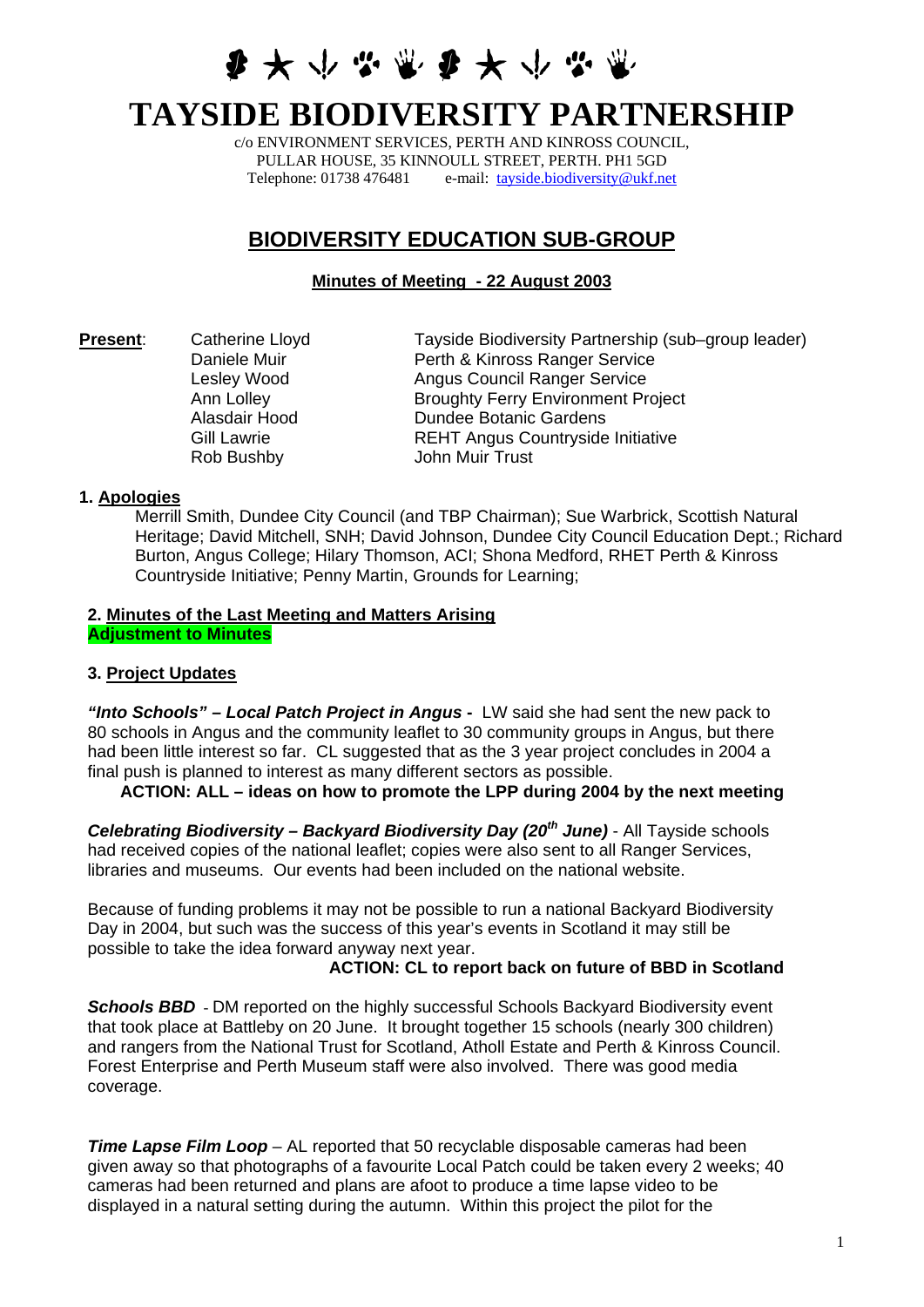proposed 'logo landscapes' took place; a decision has yet to be made as to what to do with these pictures.

*Silvery Threads* - AL's summer project involved over 40 local 8-2 year olds learning new skills using plant materials (including willow and flax weaving, rush mats, fish sculptures, handmade paper, and flax fishing nets). A spectacular display of six willow hurdles has been produced so that the children's work can be displayed on them. Various venues have agreed to feature the display: Broughty Ferry Library, Powrie Primary School, Eastern PS and Verdant Works. AH offered display space at the Botanic Gardens; CL suggested AL contact Perth Museum as soon as possible to see if they would make a good centre display for the forthcoming Tayside Biodiversity Exhibition.

#### **ACTION: AL to liaise with AH re. Botanic Garden display. Action: AL to liaise with Perth Museum**

**Biodiversity Mosaic** – AL passed round the photograph of the mosaic and said there is great interest to continue similar projects elsewhere. RB suggested AL look at the John Muir Award website to work towards an award for such projects. Postcards of the mosaic would be available in due course.

#### **ACTION: AL/RB to discuss re. possible JMT Award Schemes with BFEP**

**Salmon in the Classroom Project** – CL reported that the proposed Tayside project would now be widened out Scotland-wide, with SNH taking the lead. Because funding had been pledged from Tayside Biodiversity Partners in Angus, however, the pilot for the national project would start this autumn in Angus.

*School Biodiversity Calendar –* CL circulated the Clackmannanshire biodiversity calendar; 800 copies had been produced by the Clacks LBAP Officer for each teacher at a cost of £790. There had been an excellent response in Clacks. All were agreed that the concept of such a calendar was an excellent idea and that costings should be explored for a Tayside version. CL felt there was great potential for partnership working as many Partners and sub-group members such as the John Muir Award could be take responsibility for a page each.

#### **ACTION: CL to e-mail original calendar idea to RB, DM and any others who are interested. ACTION: CL to obtain quotation for Tayside version**

*Go Wild in Garden Leaflet* – CL reported that there had been a much larger demand than expected for these leaflets. As there is no funding to print them, a CD is available for members to do their own colour printing if they wished.

*Nestbox and Bird Survey Projects* – the Swift and Swallow Survey is ongoing; a new leaflet is available from CL if required. Angus Council may set up a small Swift Nestbox Project at Arbroath when it is renovating some of its properties. The Tayside Barn Owl Survey is proving popular, especially in Angus where Angus FWAG are collating sightings information and planning a nestbox project that will involve local schools and the community. Elsewhere in Tayside the NTS is working with the community in Glen Errochty (Highland Perthshire) and Perthshire FWAG and SAC are liaising with landowners in the Tay Valley.

CL suggested it may make more sense if a larger all-encompassing Nestbox Project could be set up across Tayside so that smaller individual projects could be started within this to suit the individual sectors – schools, hospital grounds, etc. RB pointed out that this could be linked to the John Muir Award to add value. CL also mentioned that such a project could be publicised around the National Nextbox Week events in mid-February.

**ACTION: ALL - ideas for funding such a project to CL before next meeting**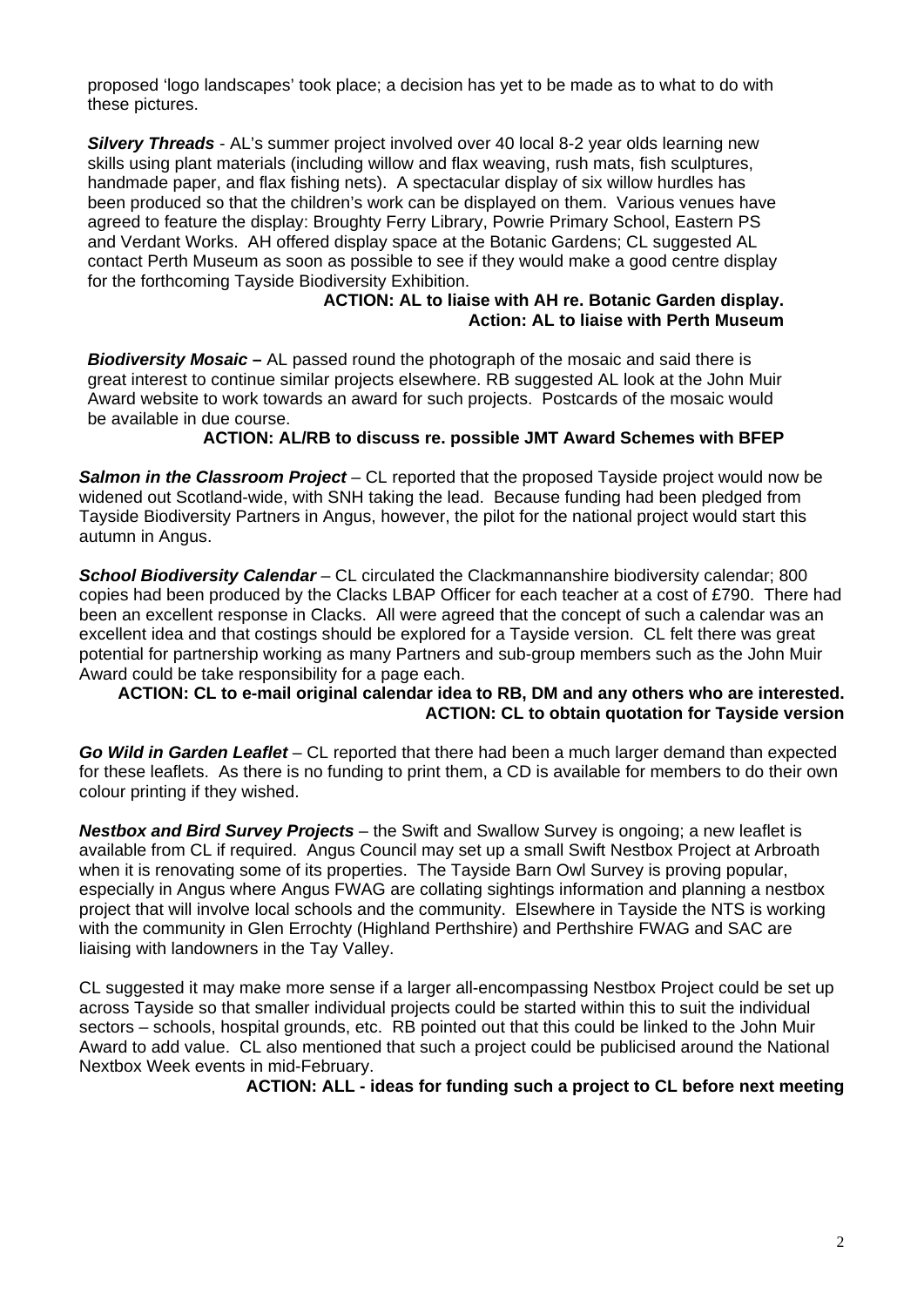*Red Squirrel (Dundee) Project -* Kate Farrar, Dundee Ranger Service, to launch the project at the Dundee Flower Show; as Dundee is the only city in Britain with Red Squirrels there will be many opportunities to widen this project.

*Harris Moore Awards for Environmental Excellence -* CL reported that she had been asked to be one of the Judges of this Perth and Kinross Award Scheme. She had visited four school projects: at Stralloch PS, near Pitlochry – raised beds planted with vegetables and herbs; Tulloch Nursery School, Perth – a wildlife garden with its own fruit tree; Butterstone School, by Blairgowrie – enhancement to an old curling pond; and Longforgan School (an eco-school). The latter won the 2003 Award because of its wide-ranging projects that involved the whole community – and for its understanding of biodiversity! RB pointed out that the John Muir Award couldn't fit in with other Award schemes. CL hoped that if considered appropriate the Perth and Kinross Ranger Service could get involved in 2004.

## **4. Botanic Garden's Educational Policy**

Alasdair Hood, the Curator of the Dundee Botanic Gardens gave a brief overview of the Garden's Education policy.

The basic message is "Plants = Life". Learning for Life – based on two documents: '*The International Agenda for Botanic Gardens in Conservation*' and '*The Action Plan for Botanic Gardens in the European Union*'. There are 2,000 botanic gardens in the world; a quarter of all plant species in the word are found in these gardens so they are extremely important for conservation. They can be looked upon as centres of environmental education. At the Dundee Botanic Gardens there is an Education Officer and approximately 2,000 children visit. As 50% of these go on to the university, the student's monetary worth can be calculated to be in the region of £24,000 over a 4-year period!

Changes are afoot in Dundee – one of the properties is to be sold and changes to the visitor centre will create a classroom to accommodate up to 35 children.

## 5 **The John Muir Award – How to Get Involved**

Rob Bushby attended the meeting and gave a brief presentation on how the John Muir Award could be integrated into a number of our biodiversity projects. Although open to all ages, he pointed out that only a small number of 12-24 year olds are actively involved in the environmental sector. The Award Scheme focuses on wild places – many outdoor centres are capitalising on the value of the award, the Ardroy Educational Centre, for instance. In this case the Award is a way of combining both the countryside rangers' and public's agendas. Out of School Clubs are also a consideration for the Award Scheme.

Currently 43 organisations in Scotland use the award; benefits are involvement, motivation, addition to the CV, recognition, etc. It is also very unbureaucratic. A survey shows that 91% of those taking part feel a sense of achievement.

RB pointed out that training courses for potential leaders of the Award take place in the autumn. The John Muir Trust also has a JMA Manager in the Cairngorms – Robbie Nicol. He is based in Grantown on Spey; there may be a possibility for us to work with him in the future.

RB asked to be included in the mailing list for the sub-group; he would be interested in attending an occasional meeting. A variety of John Muir Trust leaflets and Award booklets were circulated; a Teachers' Information Pack is available on request. For further details, please contact RB direct – 0845 458 2910; e-mail: [info@johnmuiraward.org](mailto:info@johnmuiraward.org). Website – [www.johnmuiraward.org.](http://www.johnmuiraward.org/)